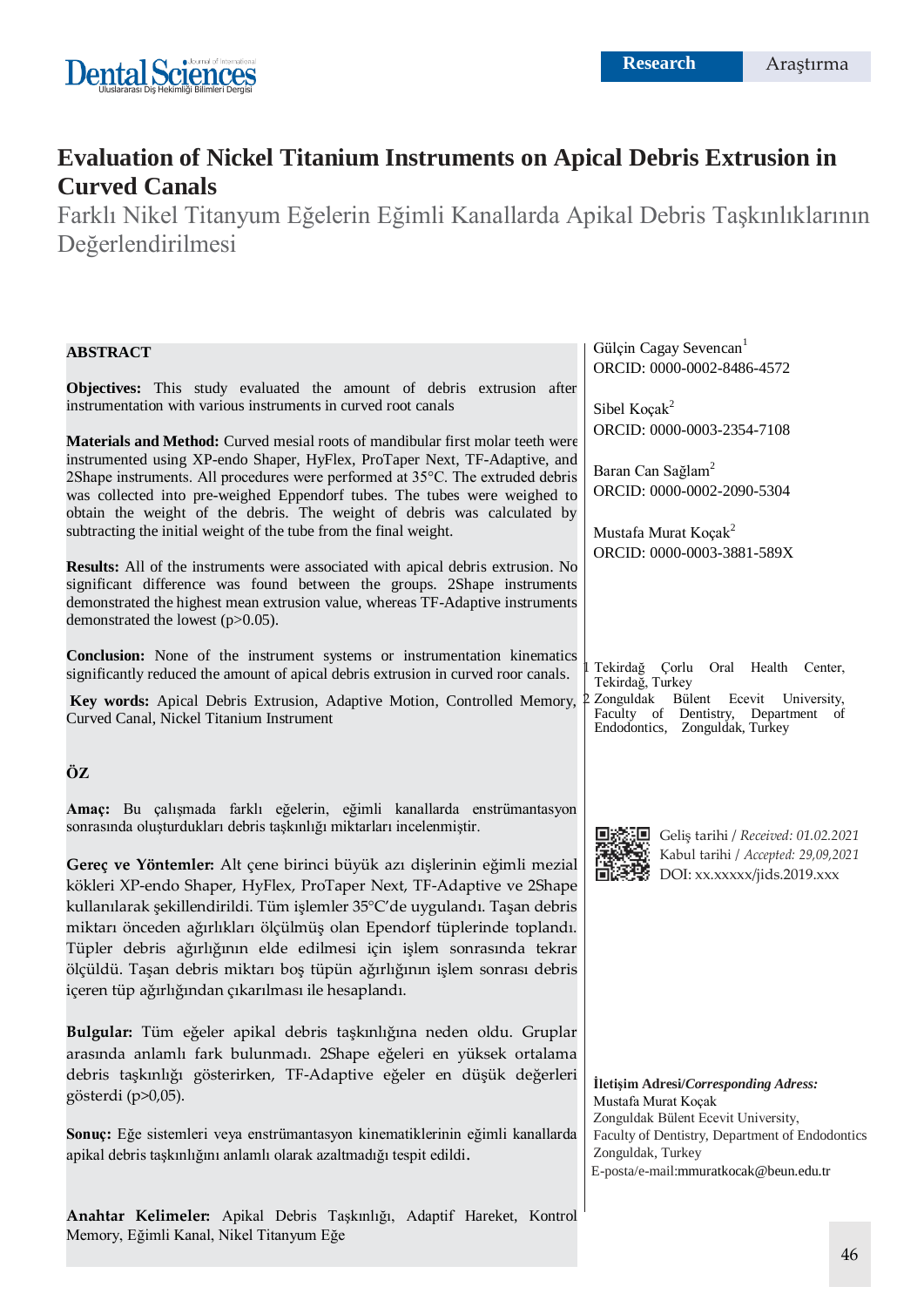# **INTRODUCTION**

The irrigation solutions, tissue remnants, and microorganisms may extrude during the instrumentation root canals into the periapical tissue via apical foramen (1). The postoperative pain was associated with extruded materials, which may cause swelling and flare-ups (2). The amount of debris extrusion may vary depending on the instrument and instrumentation technique used (3).

XP-endo Shaper (XPS; FKG Dentaire, La Chaux-De-Fonds, Switzerland) was fabricated from a special nickel titanium (NiTi) alloy named Max-wire. The XPS file, with a tip size of ISO 30, achieves a maximum 0.4 taper size, when exposed to 35°C. The instrument transforms to austenitic phase from the martensitic phase at body temperature due to the thermal process on the MaxWire (4). The MaxWire takes a predetermined curved shape when it reaches a temperature of 35ºC which is close to the body temperature within the root canal (5). The predetermined snake shape and flexibility of the file provide an effective preparation at the body temperature, especially for the curved canals which are difficult to clean with conventional NiTi file systems  $(6)$ .

A unique thermal process provides a controllable memory for the HyFlex Controlled Memory (HCM; Coltene-Whaledent, Altstätten, Switzerland) system (7). The CM wire is produced by thermal procedures for changing the austenite/martensite phases of the NiTi alloy. The difference in alloy and file design provide HCM system a greater flexibility, as well as superior ability for maintaining the original canal curvature safely (8).

The ProTaper Next (PTN; Dentsply Maillefer, Ballaigues, Switzerland) system consists of M-wire manufactured instruments with variable taper design. The design of instruments provides an asymmetric rotary motion which decreases the screwing effect, and reduces apical debris extrusion (9,10). M-wire alloy provides more flexible and resistant characteristics of the instruments (8). The taper design and cross section of instruments may lead higher amount of debris removal to the coronal direction (10). TF-Adaptive (TFA, SybronEndo, Orange, CA, America) system uses a combination of rotation and reciprocation movements. The TFA file has three design properties: surface conditioning, R-phase heat treatment, and twisting of the metal (11). These properties minimize clinical complications such as transportation, even in severely curved root canals (12). The files work in 6000 clockwise rotation and

when a resistance occurs 3700 clockwise with 500 counter clockwise rotation, automatically. This adaptive motion allows better cutting efficiency and minimized apical extrusion (13).

The 2Shape (2S; Micro Mega, Besancon, France) system is a new generation NiTi file system used in rotation motion. The instrument has an asymmetric design consisting of 2 active cutting edges and 1 nonactive cutting edge. 2S is made of a T-Wire thermal treatment technology that demonstrates higher flexibility and fracture resistance compared with traditional NiTi instruments (14).

This study compared the amount of apical debris extrusion in curved root canals after instrumentation with different instruments.

### **MATERIAL AND METHODS**

Ethics committee approval was obtained (protocol number 2017-76-09/08) from Clinical Research Ethics Committee. 120 extracted human mandibular first molar teeth with curved mesial type of Vertucci IV canals were included. All remnants on the external root surface were removed. The root canals with immature apices, any sign of cracks, calcified root canals, or having a previous root canal treatment were excluded.

The crowns were flattened, 19 mm length was obtained, then the roots were sectioned in buccolingual direction. The mesial roots were used for the experimental setup. The canal patency of mesiobuccal canal was controlled with size 10 K-file inserted into the canal until the tip was visible. The length of file was accepted as the real length, and the working length was calculated by subtracting 1 mm. The specimen having apical diameter larger than size 15 K-file was excluded. The digital periapical radiographs were obtained using sensor and X-ray device (MyRay, Imola, Italy) with a 0.4 s exposure time at a distance of 10 cm. The canal curvature and the radius were calculated with the methodology described by Schneider (15) and Schäfer et al (16). Teeth having curvature between 20-40° and curvature radius ≤ 12 mm were selected.

The extruded debris was accumulated into Eppendorf tubes (17). The experimental design consisted of an Eppendorf tube without its cover inserted into a glass vial. The initial weight of the tube was weighed after removal of the cover, using an analytical balance (Radwag, Radom, Poland) with 10-4 accuracy. The weighing was repeated three times and averaged. The experimental setup was prepared as follows; the cover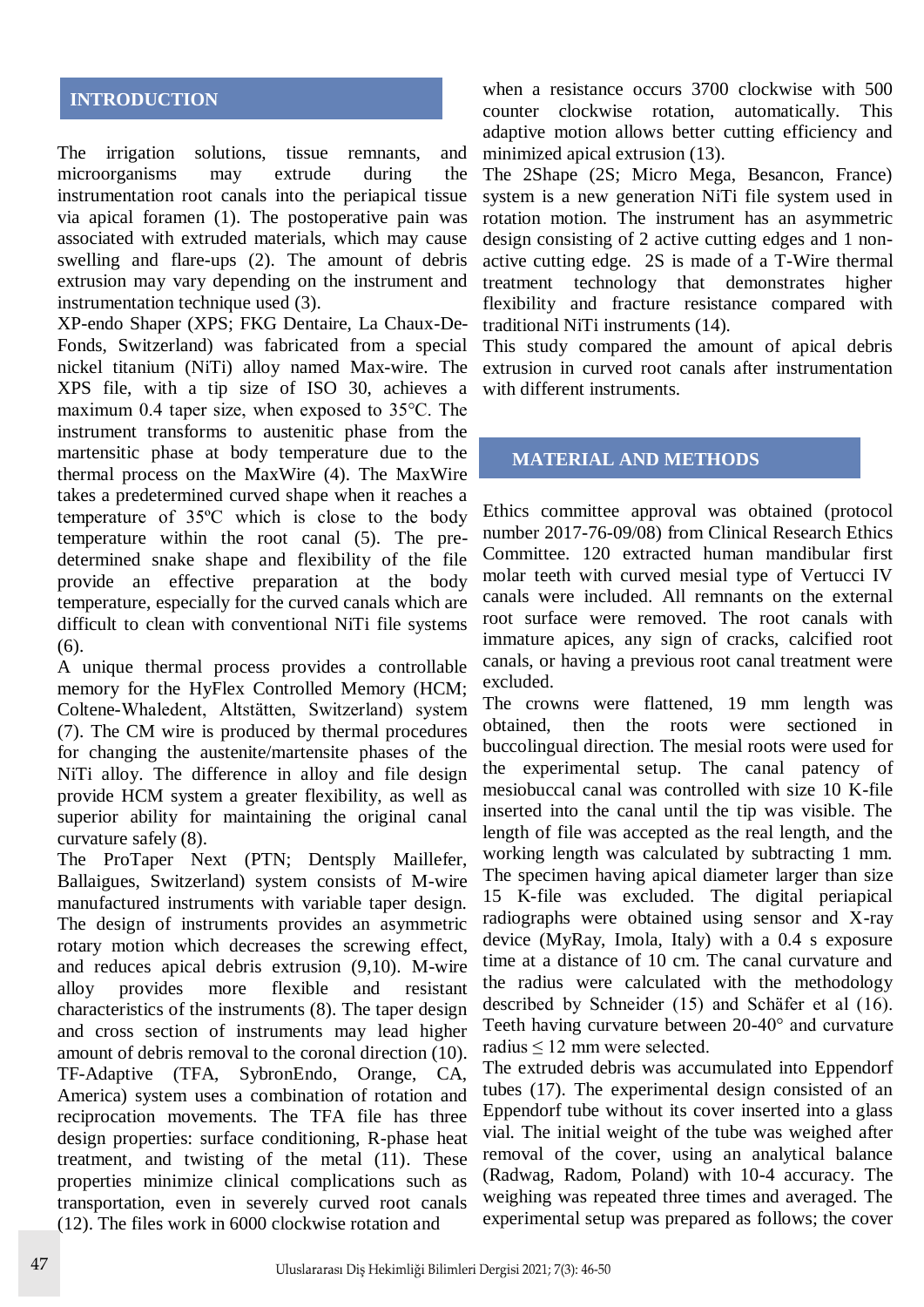of the tube was removed, a hole to fit the root was created, the mesial root as the specimen, a 27-gauge needle to equalize the air pressure inserted through the hole. The root and the needle were fixed to the cover with cyanoacrylate to create a unit design. Then, the unit was attached to the Eppendorf tube which was fitted into an aluminium coated vial. All treatment procedures were completed by a single operator to avoid any variation and eliminate bias. The units were divided into equal groups randomly  $(N = 24)$ , as follows:

**Group 1:** A torque-controlled endodontic motor (X-Smart, Dentsply-Maillefer, Konstanz, Switzerland) was used at a rotational speed of 800 rpm and a torque rotation of 100 gcm. The XP-endo Shaper file size 30/.04 was advanced in the root canal with slightly forward and backward motion, and was attempting to reach a working length with 3 to 5 movements.

**Group 2:** HCM files were used at 500 rpm rotational speed and 250 gcm torque settings with endodontic motor. The files were used gently with the in-and-out motion. The sequence of files was; size 25/.08 (twothirds of the working length), size 20/.06, and size 25/.06 taper (the full working length).

**Group 3:** PTN files were used in the sequence of SX (19/.04), PTN X1 (17/.04), and PTN X2 (#25/.06) at 300 rpm rotational speed and 200 gcm torque, with the same endodontic motor. The coronal third was prepared with SX file. The instrumentation was performed with a gentle brushing outstroke motion until X2 file reached the working length.

**Group 4:** In the TFA group, the canal preparation was completed with the SM1  $(20/0.04)$  and SM2  $(25/0.06)$  files up to the working length. The Elements motor (SybronEndo, Orange, CA, USA) was used with adaptive motion at a 500 rpm speed and 400 gcm torque.

**Group 5:** In 2S group, the working length was reached with 2S1 (25/.04) file and preparation was completed with 2S2 (25/.06) file. The endodontic motor was used at a speed of 300 rpm and a torque of 120 gcm. No apical directional force was applied to the instrument in the canal.

All procedures were performed at 35 °C inside a cabinet. A total of 10 ml distilled water was used for each canal. The accumulated debris on the instrument was cleaned during instrumentation. A single instrument was used for each specimen and discarded. The occurrence of any file breakage was recorded and the specimen was excluded, and a new specimen was included.

The unit, including the cover and the root, was removed when the instrumentation was completed. The root surface was irrigated with 1 ml of distilled water to collect the remaining debris. The tubes, including the debris were stored in an incubator at 68°C for 5 days to obtain a dry debris before weighing. The same analytical balance was used to weigh the final amount of debris. The tubes were weighed for three times and averaged. The amount of debris extrusion was calculated by subtracting the initial weight from the final weight.

Statistical analysis was performed with SPSS 19.0 software (SPSS Inc., Chicago, IL, USA). Normal distribution of the weights was verified using the Shapiro-Wilk test. Kruskal-Wallis non-parametric test was used to compare the data that did not conform to normal distribution. Since no statistically significant difference was found, the statistical comparisons were not performed. The medians with interval values were calculated for each parameter according to the statistical unit. A P-value of < 0.05 was considered statistically significant for all tests.

## **RESULTS**

All instrumentation systems caused apical debris extrusion. No significant difference was found between the groups  $(p>0.05)$ . Group 5  $(2S)$ demonstrated the highest mean extrusion value, whereas group 4 (TFA) demonstrated the lowest  $(p>0.05)$ . The mean values and standard deviations (SD) of debris extrusion for all groups are listed in Table 1.

| <b>Debris</b><br>extrusion | <b>XPS</b> | <b>HCM</b> | <b>PTN</b> | <b>TFA</b> | TS        |
|----------------------------|------------|------------|------------|------------|-----------|
| Mean                       | 0.001333   | 0.001216   | 0.001316   | 0.001116   | 0.001533  |
| <b>SD</b>                  | 0.0005158  | 0.0004797  | 0.0005180  | 0.0004832  | 0.0007686 |

**Table 1:** Mean weights of debris (g)

The mean angle value of the roots was determined as 30.5˚. The relationship between the amount of debris and angles was statistically analyzed. However, no significant difference was found between the degree of angle and the amount of debris extrusion  $(p>0.05)$ . The average angles are listed in Table 2.

| Group | <b>XPS</b>               | <b>HCM</b> | <b>PTN</b> | <b>TFA</b> | TS    |  |
|-------|--------------------------|------------|------------|------------|-------|--|
| Angle | 30.68                    | 30.22      | 30.71      | 30.70      | 30.23 |  |
|       | $T = 1, 1, 2, 4, $ 1 (0) |            |            |            |       |  |

**Table 2:** Average angles (°)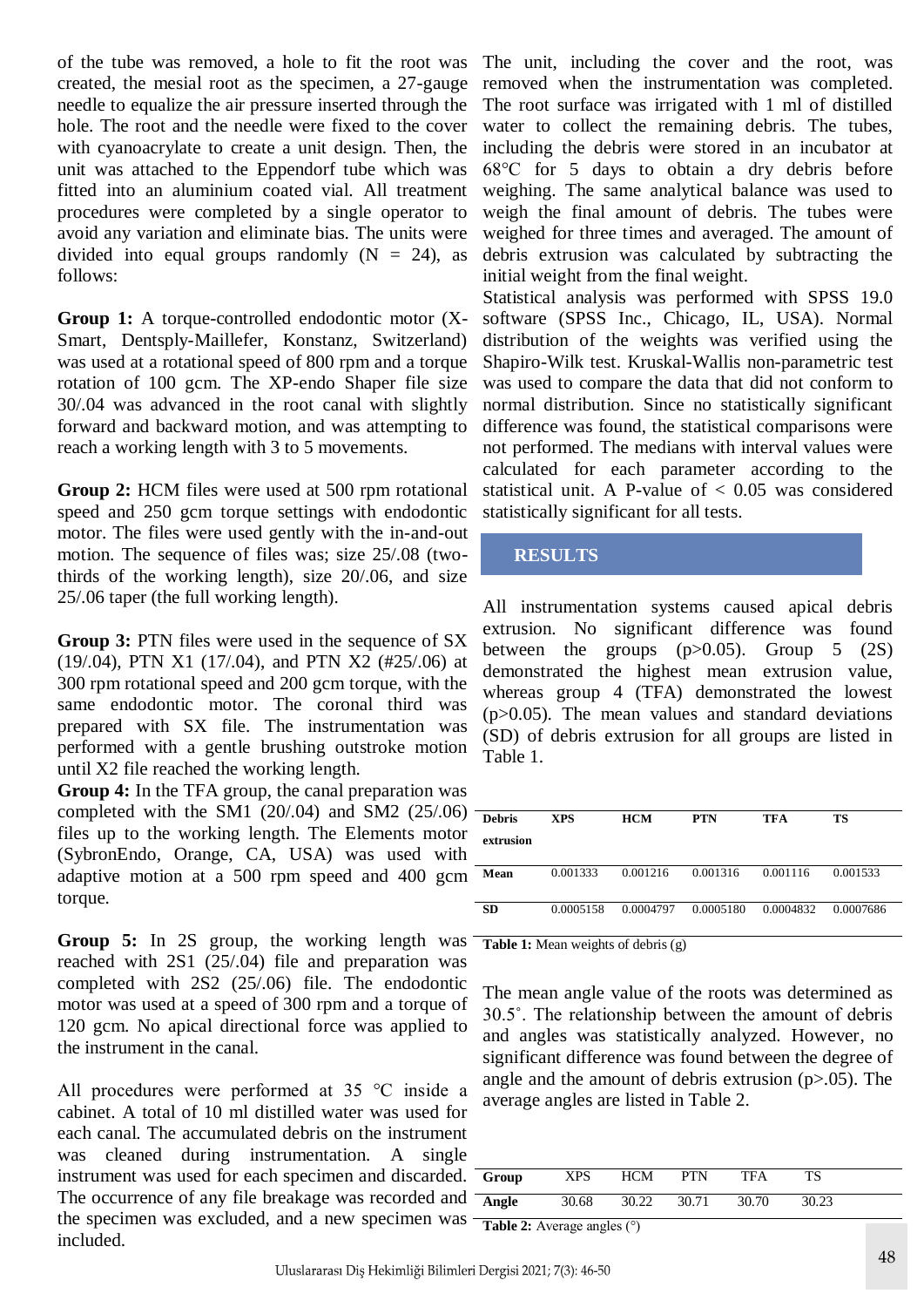#### **DISCUSSION**

Postoperative pain after root canal treatment may reduce by elimination of debris extrusion (10). The tooth type may influence the amount of extruded debris. Posterior teeth demonstrate significantly higher incidence of postoperative pain (18). In this study, the curved mesiobuccal canals of mandibular first molar teeth were used to compare the amount of extruded debris using a commonly accepted methodology (10). The methodology provides a standardized comparison with a limitation of mimicking the periapical tissues (19). All irrigation procedures were completed with distilled water to prevent the incorrect measurement due to the crystallization of sodium hypochlorite.

Several studies evaluated the effect of the canal curvature on the amount of debris extrusion. In order to determine the root canal curvature, Hinrichs et al. (20) used Schneider's method (15) and Leonardi et al. (21) classified the moderately or slightly curved root canal groups. In our study, the mesiobuccal canals of mandibular molar teeth were determined using the ImageJ program, according to the methods of Schneider and Schäfer et al. (15,16). The root canals varying between 20º-40º and demonstrating a radius of curvature of equal to  $12 \text{ mm}$  or  $< 12 \text{ mm}$  were included. Schneider (15) defined root angles as moderate curved up to 25º and angles greater than 25º as severely curved. According to this classification, our study evaluated moderately and severely curved canals, although an average root angle of 30.5o was obtained.

The influence of canal anatomy on the debris extrusion is unclear. No correlation was reported between the canal curvature and the amount of extruded debris (20,21). Karataşlıoğlu et al. (22) reported that there was no significant difference between moderate and severe curvatures of canals in terms of apical debris extrusion, albeit a significant between slightly curved and severely curved canals. This finding was related to a possible less movement of debris to the coronal direction in the curved parts of the root canals. Our results supported these findings since there was no significant difference between the curvature degree of root canals when the canals have moderate and severely curvatures.

The present study compared files having different designs, production methods, number of files, and kinematics. The instrumentation technique and the individual design of the instruments effect the debris extrusion (23). Çapar et al. (23) reported that PTN and TFA systems caused less debris extrusion than HCM in straight canals. However, no difference was

reported between PTN and TFA systems. On the contrary, unlike the results in straight canals, the HCM files caused less amount of debris extrusion than the PTN files in root canals having curvature more than 20º (1). The fact that HCM caused less debris extrusion was explained by the physical properties of instruments. Our results were comparable Çapar et al. (23), and the TFA system resulted in a less amount of apical debris than the HCM without any significant difference. On the other hand, the TFA file caused in a less amount of apical debris in the curved canals than the PTN file. A similar result was obtained in curved canals without any significant difference, and HCM caused a less amount of debris extrusion than PTN (1). The TFA system did not demonstrate a significant difference from the PTN and HCM systems in curved canals, but caused less debris extrusion. This finding may be related to the fact that the TFA system, which uses a motion similar to a continuous rotation, continues to work with a reciprocation-like motion when encountered with resistance. We may conclude that adaptive movement of the file causes less flood debris in the high degree of curvatures. The HCM system caused less debris extrusion than other rotary file systems, which may be related to the fact that saving the original shape of the root canal is crucial in curved canals for debris extrusion. As the HCM system can be used with an inclination due to shape memory in curved canals, it can protect the original shape of the canal with its super elastic feature.

The size of final instrument may affect the amount of apical debris extrusion (9). In this study, four systems had tip diameters equivalent to size 25/.06, whereas the XPS converts to approximately 30/.04. XPS and HCM caused a similar amount of debris extrusion without any significance. Based on this finding, the amount of debris extrusion is a multifactorial situation and the effect of instrument size may be conflicting.

## **CONCLUSION**

In conclusion, all instrumentation systems caused debris extrusion. Adaptive motion may be a good option for instrumentation of severely curved to reduce debris extrusion.

#### **DECLARATION OF CONFLICTING INTERESTS**

The Authors declare that there is no conflict of interest.

#### **FUNDING**

This study was supported by Zonguldak Bülent Ecevit University Project (Grant number: 2017-27194235-02)